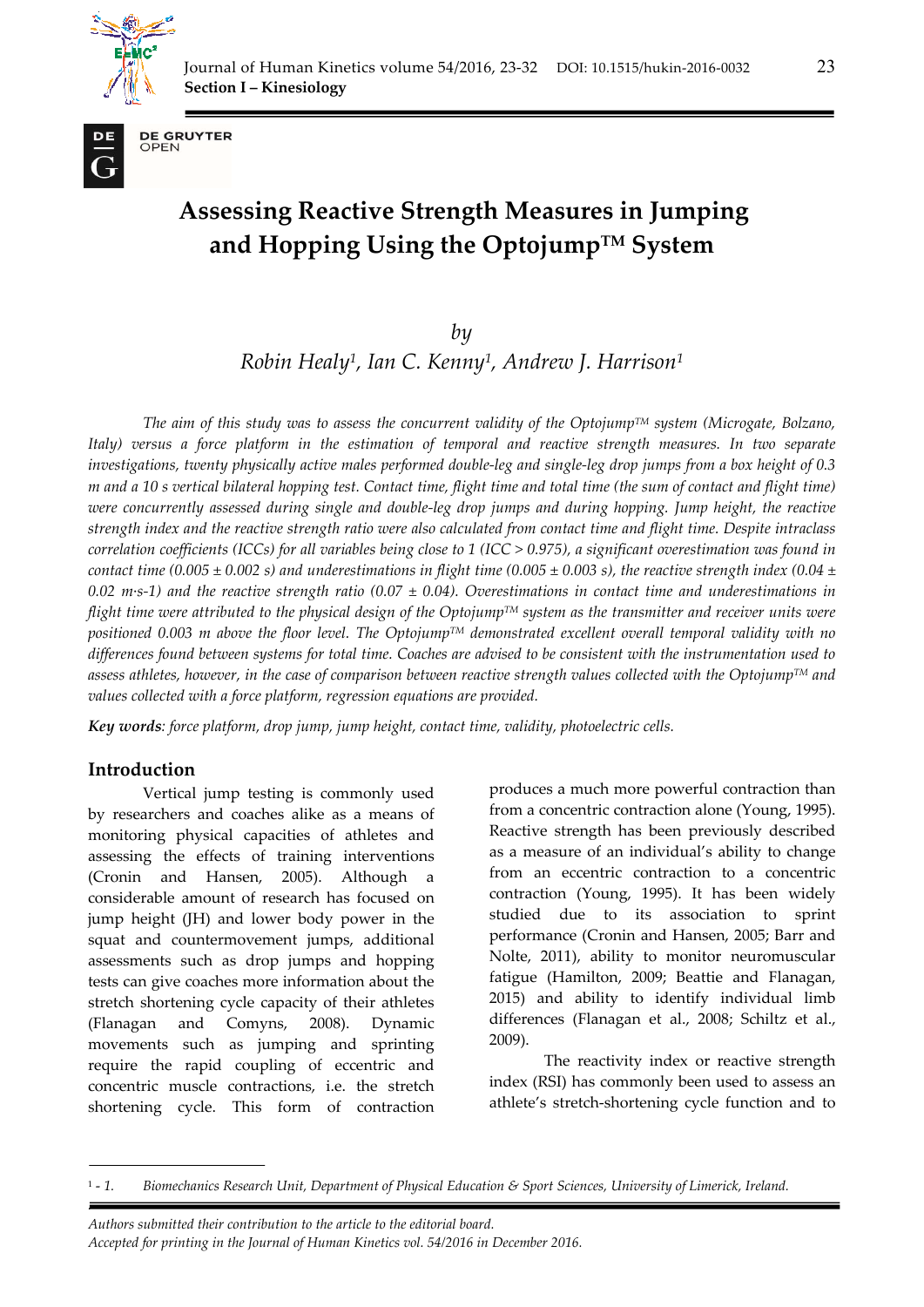evaluate athlete's rebound capabilities (Llyod et al., 2009). The RSI can be calculated by dividing JH by ground contact time (CT) (Flanagan and Comyns, 2008; Young, 1995) or alternatively, by dividing flight time (FT) by CT (Choukou et al., 2014; Markwick et al., 2014). For the purposes of this paper the latter method will be referred to as the reactive strength ratio (RSR) as it represents the ratio of FT achieved based on the time spent in contact with the ground. As JH is derived directly from FT, the RSR will usually yield a higher value than the RSI as the numerator, i.e. FT, will generally have a larger absolute value than JH.

The drop jump is a plyometric exercise where an individual drops from a predetermined height and immediately on landing, performs a maximal-effort vertical jump while also trying to minimize CT (Bobbert, 1990). This can be performed with both legs or with a single leg and has been widely used to assess reactive strength (Flanagan et al., 2008; Markwick et al., 2014). Vertical bilateral hopping tests have been used extensively by researchers to assess leg and ankle stiffness (Llyod et al., 2009). Recent research found that the RSI assessed during bilateral hopping had a strong correlation to 60 m sprint performance, with no association found between the RSI assessed during an ankle jump and a drop jump (Nagahara et al., 2014). This suggests that coaches should consider assessing their athlete's reactive abilities through more than just one jump modality.

Although various methods exist for measuring CT and FT during jumping and hopping, the force platform has been reported as the laboratory gold standard (Bosquet et al., 2009; García-López et al., 2013; Kenny et al., 2012). Alternative devices that are relatively cheaper and mobile include: electronic jump mats and photoelectric cells (McMaster et al., 2014). Although electronic jump mats have been shown to accurately and reliably estimate FT and thus JH, poor validity has been reported in the estimation of CT (Kenny et al., 2012; Llyod et al., 2009). Consequently, measures of reactive strength have been shown to be unreliable when electronic jump mats were used (Kenny et al., 2012; Llyod et al., 2009).

Recent research has validated the use of the Optojump™ system of photoelectric cells for estimating FT and JH during countermovement jumps and squat jumps (Castagna et al., 2013; Glatthorn et al., 2011). This system has some practical advantages over a force platform as it is less expensive, has greater mobility for field testing, provides real-time performance feedback and can be set up to operate on any flat sport specific surface, thus increasing its ecological validity (García-López et al., 2013). Although this device has been widely used to assess CT, the RSI and RSR during drop jumping (Di Cagno et al., 2013; Erčulj et al., 2009) and hopping tests (Bosquet et al., 2009; Di Cagno et al., 2009; Dupeyron et al., 2013; Girard et al., 2006), its validity to assess these measures has yet to be determined. Accordingly, there is a need to evaluate the validity of the Optojump™ system. It is hypothesized that small differences in temporal variables will compound to yield larger differences in reactive strength measures due to the mathematical dependence of the RSI and RSR on flight time and contact time.

The aim of this study therefore, was to determine the concurrent validity of the OptojumpTM system of photoelectric cells, with force platform measurements of CT, FT, the RSI and RSR in drop jumping and hopping.

# **Material and Methods**

# *Participants*

Twenty participants were recruited for the first investigation (mean  $\pm$  SD, age: 23  $\pm$  2 years; body height:  $1.80 \pm 0.05$  m; body mass:  $81 \pm$ 13 kg) with a separate sample of twenty participants recruited for the second investigation (mean  $\pm$  SD, age: 22  $\pm$  1 years; body height: 1.81  $\pm$ 0.05 m; body mass: 79  $\pm$  9 kg). All participants were physically active males from a range of sports including track and field, Rugby union, soccer, hurling as well as Gaelic football, and were free of any injuries at the time of testing. The participants were familiar with double-leg and single-leg drop jumps and bilateral vertical hopping. They were also asked to refrain from any strenuous physical activity on the day before testing. Ethical approval was provided by the University of Limerick Research Ethics Committee and written consent forms were completed by all participants prior to testing.

# *Experimental Design*

In this study, two separate investigations were completed to assess the concurrent validity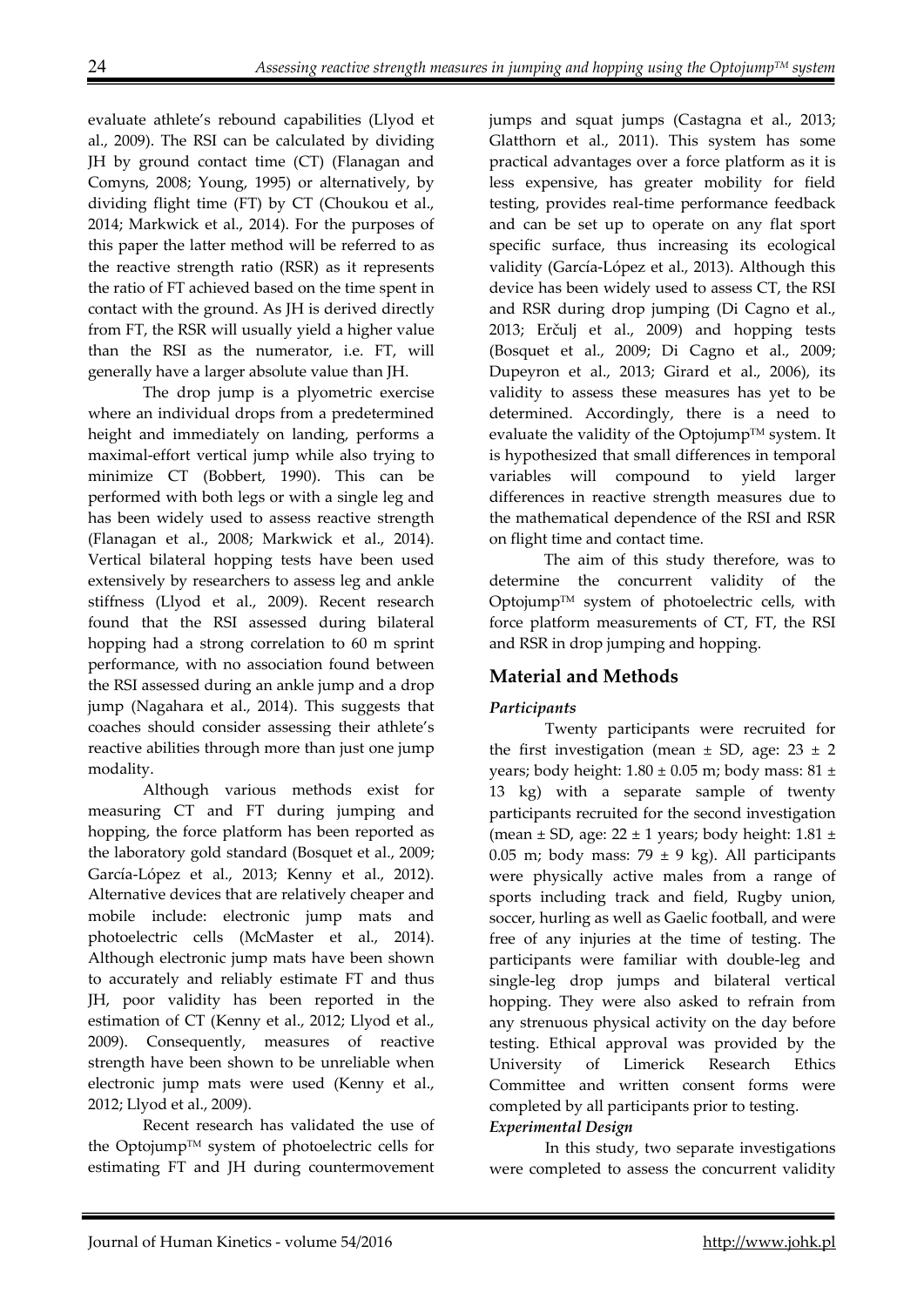and potential interchangeability of the OptojumpTM system and force platform. In the first investigation, twenty male participants were asked to perform single and double-leg drop jumps with CT, FT, JH, the RSI and RSR recorded concurrently for each jump by the Optojump<sup>TM</sup> system and force platform. In the second investigation, twenty different male participants performed a 10 s bilateral vertical hopping trials at a frequency of 2 Hz with the same measures recorded as in investigation one.

# *Experimental Protocol*

The OptojumpTM photoelectric cells (Microgate, Bolzano, Italy) consist of two parallel bars connected to a personal computer. One bar acts as a transmitter unit containing 96 light emitting diodes positioned 0.003 m above the ground, whereas the other acts as the receiver unit. When the light is interrupted by an individual's foot during a jump, the timer in the unit is triggered and records with a precision of 1 ms which allows the measurement of CT as the total time that the light is interrupted and FT as the total time between interruptions.

For the purposes of this study, the OptojumpTM bars were set up one metre apart alongside dual AMTI OR6-5 force platforms operating at 1,000 Hz, so that all jumps could be assessed by both devices concurrently (Figure 1). In both investigations, the participants performed a standardized warm up similar to previous jumping and hopping investigations (Bosquet et al., 2009; Glatthorn et al., 2011) consisting of three minutes of running at a self-selected, comfortable pace followed by two sets of ten dynamic stretches (forward and sideways hip swings, bodyweight squats, lunges) and submaximal attempts at double-leg and single-leg drop jumps or hopping.

# *Drop Jump Tests*

In the first investigation, following a standardized warm up, participants performed double-leg drop jumps and five single-leg drop jumps on their dominant leg. The first three jumps of each jump type that were successfully recorded by both devices concurrently were selected for analysis. All jumps were performed from a box height of 0.3 m. Strict instructions were given to each participant to keep hands on hips at all times to constrain any involvement from the upper body, avoid stepping down from the box or hopping off of the box, to avoid tucking motion in the air i.e. legs kept straight and attempt to land in the same position as take-off. The aim of the jump was to minimize CT while also attempting to achieve maximal height (Young et al., 1995). A rest period of thirty seconds was given between trials of the same jump type, with three minute rest given between different jump types to avoid any residual effects of fatigue on performance (Read and Cisar, 2001). The dependent variables calculated for both jump types were: CT, FT, JH, the RSI and RSR. All variables apart from the RSR were automatically calculated and output by Optojump™ proprietary software (Optojump™ Next software, version 1.9.9.0) onto a personal computer. For the force platform, variables were calculated based on the force time trace recorded. CTs and FTs were obtained directly from the force platform data using a threshold of >10 N to determine contact and <10 N to determine flight. JH was estimated using the second mathematical equation of linear motion i.e.

#### $s = ut + 1/2at^2$

# where  $s = \mathbf{J}H$ ,  $a = 9.81 \text{ m/s}^2$  and  $t = \frac{FT}{s}$ .

#### *Hopping Test*

In the second investigation, participants were permitted several trials of a 10 s hopping test until a valid trial was performed. A hopping frequency of 2 Hz  $($   $\sim$  20 consecutive hops) was imposed through the use of a metronome operating at 120 beats per minute. Similarly to other investigations, participants were instructed to land in the same position as take-off and to keep their hands on their hips throughout (Bosquet et al., 2009). All trials were visually assessed by the same investigator to ensure consistent technique and remove invalid trials i.e. where participants did not land on the force platform or took their hands off their hips. The dependent variables calculated for hopping were identical to those calculated for drop jumps.

For all jumping  $(n = 120)$  and hopping trials ( $n = 400$ ), the total time (TT) was calculated as the CT added to the FT, so that the overall temporal validity of the Optojump<sup>TM</sup> could be assessed. This allowed any potential concurrent over or underestimation of CT and FT to be determined.

#### *Statistical Analyses*

Systematic differences or bias between the Optojump™ and force platform measures were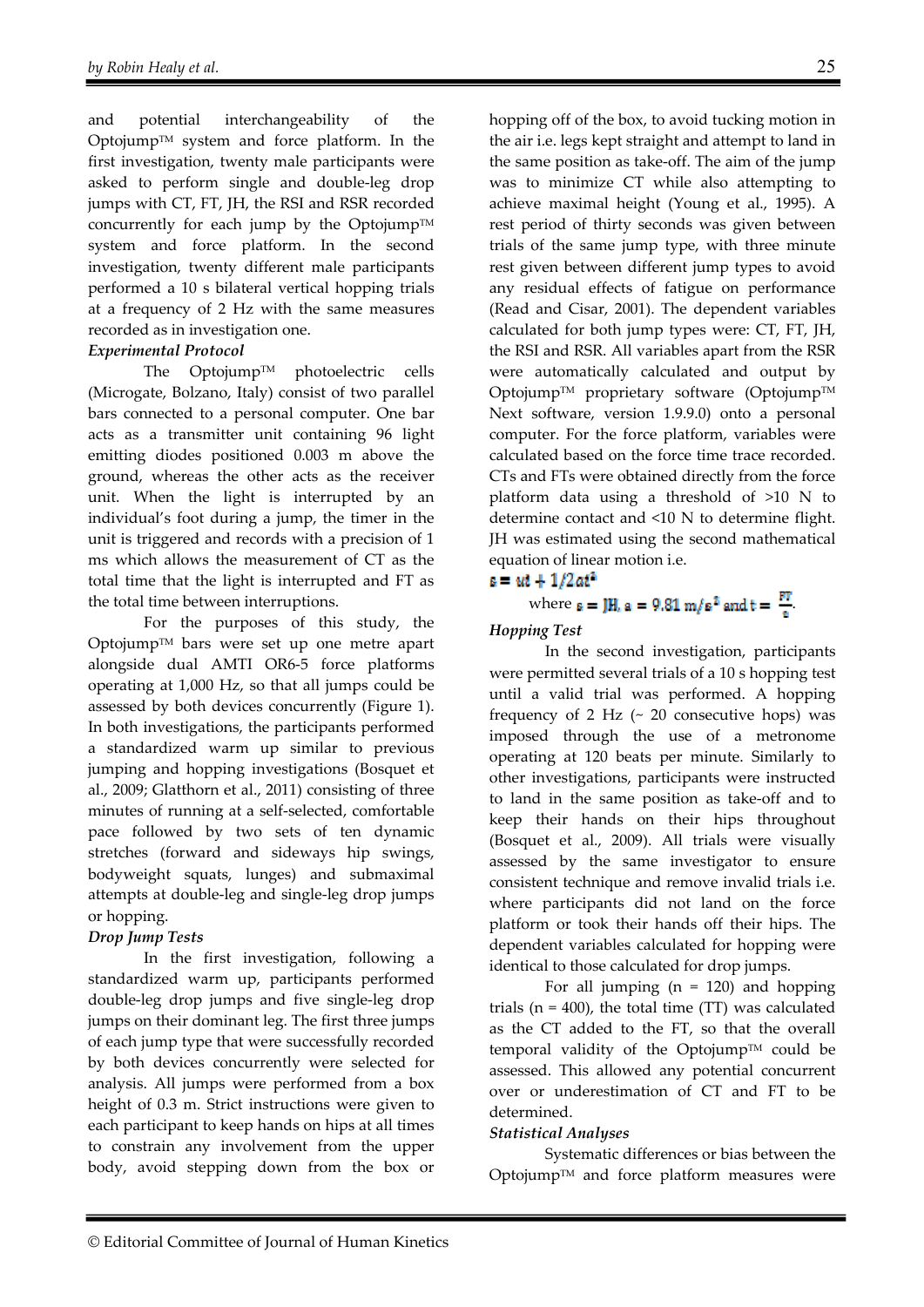assessed using paired t-tests with the alpha level set at  $p < 0.003$  with a Bonferroni correction applied due to the number of paired t-tests carried out. Cohen's dz effect sizes (ES) and statistical power were calculated using G\*Power 3.1.7 (Faul et al., 2007). Effect sizes were interpreted as trivial (ES < 0.2), small (0.2  $\le$  ES < 0.5), moderate ( $0.5 \leq ES < 0.8$ ) and large ( $ES \geq 0.8$ ) according to the scale proposed by Cohen (1988). Concurrent (criterion related) validity of the OptojumpTM system was examined using intraclass correlation coefficients (ICCs) (2,1) with 95% confidence intervals (CI) (Atkinson and Nevill, 1998) and Bland-Altman 95% limits of agreement (LOA) (Bland and Altman, 1986). Based on the recommendations of Hopkins (2004), regression analysis was used to develop regression equations for both the RSI and RSR. Using the regression equations, predicted force platform values were calculated and then plotted against the residual values (differences between predicted and actual force platform values) in order to check for non-uniformity of error or heteroscedasticity. The standard error of the estimate (SEE) was calculated and expressed as a percentage of the mean force platform data to give an indication of the accuracy of the predicted values from the regression equations.

Mean results for the double and single-leg drop jumps and hopping are given in Tables 1-3, respectively. ICCs between devices for all measures were very high (>0.975), however, significant differences in CT, FT, JH, the RSI and RSR were found ( $p < 0.001$ ) with power > 99% and very large effect sizes (1.6 to 4.5). No significant differences were found between devices for total time ( $p = 0.828$ ) with a trivial ES (0.01), near perfect ICCs (0.999) and mean bias < 0.001 s.

When all jumps and hops were combined, the mean bias  $\pm$  95 % LOA was 0.005  $\pm$  0.005 s (2.44  $\pm$ 2.44%) of the mean performance for CT and -0.005  $\pm$  0.005 s (-1.53  $\pm$  1.53%) for FT as illustrated in Figure 2. Mean bias  $\pm$  95 % LOA was -0.04  $\pm$  0.05 m·s-1 (-5.64  $\pm$  7.05%) for the RSI and -0.07  $\pm$  0.08 s  $(-4.34 \pm 4.93\%)$  for the RSR. Differences between devices for the RSI and RSR were found to increase as the size of the measure increased. Associations between Optojump™ and force platform RSI and RSR measures along with Bland-Altman plots are given in Figure 3. The force platform RSI and RSR were predicted by the following linear regression equations:

**Force platform RSI = 1.0384\*OptojumpTM RSI + 0.0145 Force platform RSR = 1.0365\*OptojumpTM RSR + 0.014** 

A plot of the predicted force platform values for the RSI and RSR versus the residuals is given in Figure 4.



# **Results**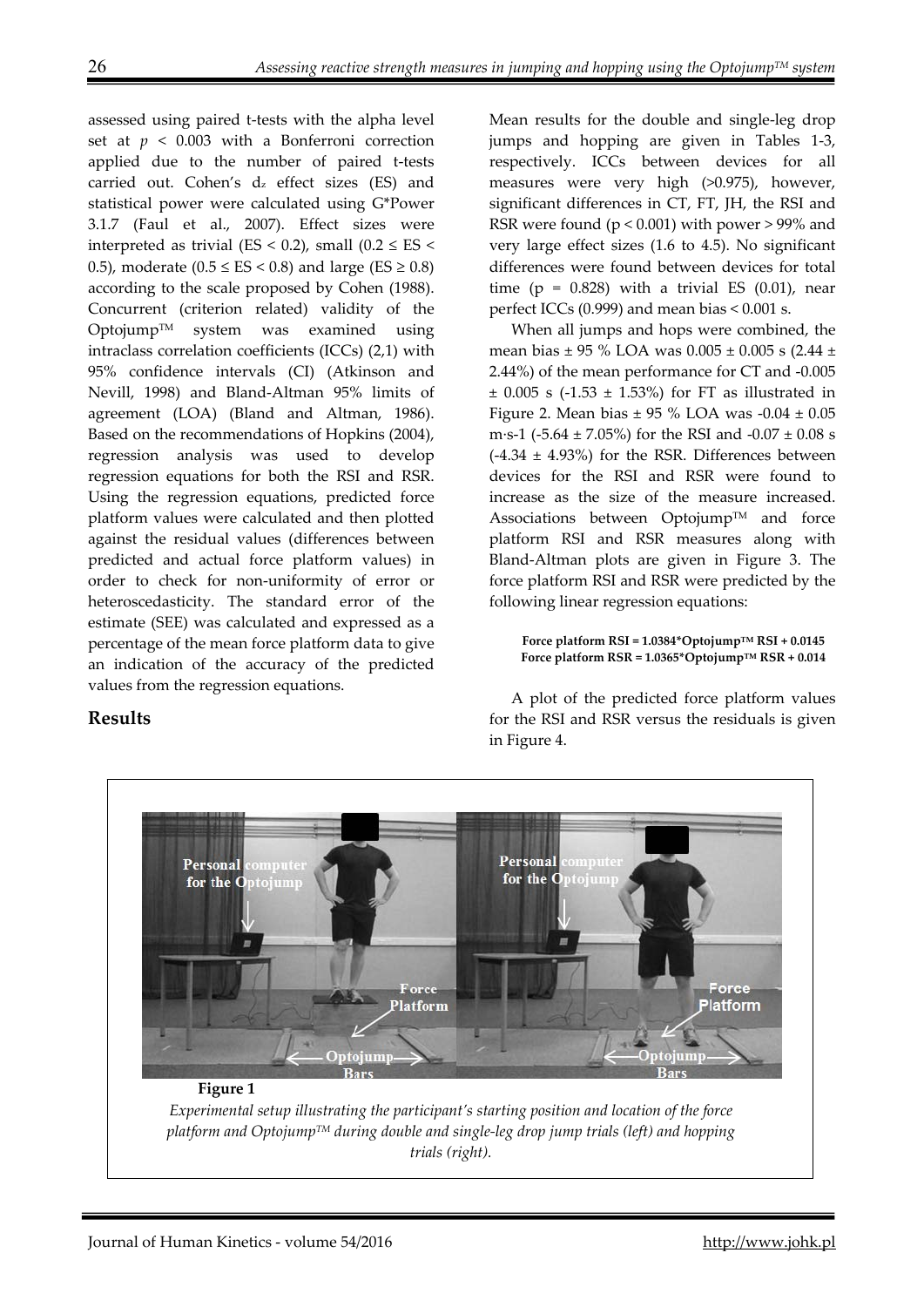|                                                                                               |                     |                    | Table 1<br>Contact time, flight time, jump height, the RSI and RSR measured during the double-leg drop |                   |  |  |
|-----------------------------------------------------------------------------------------------|---------------------|--------------------|--------------------------------------------------------------------------------------------------------|-------------------|--|--|
| jump with the Optojump <sup>TM</sup> and the force platform. Data are presented as mean (SD). |                     |                    |                                                                                                        |                   |  |  |
|                                                                                               | Contact Time<br>(s) | Flight Time<br>(s) | <b>RSI</b><br>$(m\!\cdot\! s\!\cdot\!\!1)$                                                             | <b>RSR</b>        |  |  |
| $Optionump^{TM}$                                                                              | 0.218(0.030)        | 0.470(0.046)       | 1.28(0.30)                                                                                             | 2.20(0.38)        |  |  |
| Force Platform                                                                                | $0.214(0.030)^{*}$  | $0.474(0.046)^{*}$ | $1.33(0.31)^{*}$                                                                                       | $2.27(0.39)^*$    |  |  |
| Bias $\pm$ 95% LOA                                                                            | $0.004 \pm 0.002$   | $-0.004 \pm 0.002$ | $-0.05 \pm 0.04$                                                                                       | $-0.07 \pm 0.05$  |  |  |
| Effect Size Cohen's<br>$d_z$                                                                  | 3.0                 | 1.9                | 3.0                                                                                                    | 2.8               |  |  |
| ICC                                                                                           | 0.989               | 0.995              | 0.985                                                                                                  | 0.983             |  |  |
| $(95\% \text{ CI})$                                                                           | $(0.982 - 0.993)$   | $(0.992 - 0.997)$  | $(0.973 - 0.997)$                                                                                      | $(0.970 - 0.996)$ |  |  |

*\*Significantly different from the OptojumpTM (p < 0.001) LOA: 95% Limits of agreement* 

# **Table 2**  *Contact time, flight time, jump height, the RSI and RSR measured during the single-leg drop jump with the OptojumpTM and the force platform. Data are presented as mean (SD).*

|                                   | Contact Time<br>(s) | Flight Time<br>(s) | <b>RSI</b><br>$(m·s-1)$ | <b>RSR</b>        |
|-----------------------------------|---------------------|--------------------|-------------------------|-------------------|
| $Optionump^{TM}$                  | 0.292(0.033)        | 0.329(0.052)       | 0.47(0.15)              | 1.19(0.23)        |
| Force Platform                    | $0.285(0.032)^{*}$  | $0.336(0.050)$ *   | $0.50(0.15)^{*}$        | $1.15(0.23)^{*}$  |
| Bias $\pm$ 95% LOA                | $0.006 \pm 0.006$   | $-0.007 \pm 0.006$ | $-0.03 \pm 0.02$        | $-0.05 \pm 0.04$  |
| Effect Size Cohen's<br>$\rm{d}_z$ | 2.3                 | 1.8                | 4.5                     | 2.4               |
| ICC                               | 0.978               | 0.989              | 0.982                   | 0.976             |
| $(95\% \text{ CI})$               | $(0.964 - 0.987)$   | $(0.982 - 0.994)$  | $(0.969 - 0.989)$       | $(0.964 - 0.988)$ |

*\*Significantly different from the OptojumpTM (p < 0.001) LOA: 95% Limits of agreement* 

#### **Table 3**

*Contact time, flight time, jump height, the RSI and RSR measured during continuous hopping with the OptojumpTM and the force platform. Data are presented as mean (SD).* 

|                           | (s)<br><b>Contact Time</b> | Flight Time<br>(s) | <b>RSI</b><br>$(m·s-1)$ | <b>RSR</b>        |
|---------------------------|----------------------------|--------------------|-------------------------|-------------------|
| $Optionump^{TM}$          | 0.198(0.034)               | 0.299(0.041)       | 0.61(0.28)              | 1.59(0.50)        |
| Force Platform            | $0.192(0.033)^*$           | $0.304(0.040)^*$   | $0.65(0.29)^{*}$        | $1.67(0.52)^{*}$  |
| Bias $\pm$ 95% LOA        | $0.006 \pm 0.005$          | $-0.006 \pm 0.005$ | $-0.04 \pm 0.05$        | $-0.08 \pm 0.09$  |
| Effect Size Cohen's<br>dz | 2.2                        | 1.8                | 1.7                     | 1.6               |
| ICC.                      | 0.983                      | 0.989              | 0.986                   | 0.985             |
| (95% CI)                  | $(0.980 - 0.986)$          | $(0.987 - 0.991)$  | $(0.981 - 0.991)$       | $(0.975 - 0.995)$ |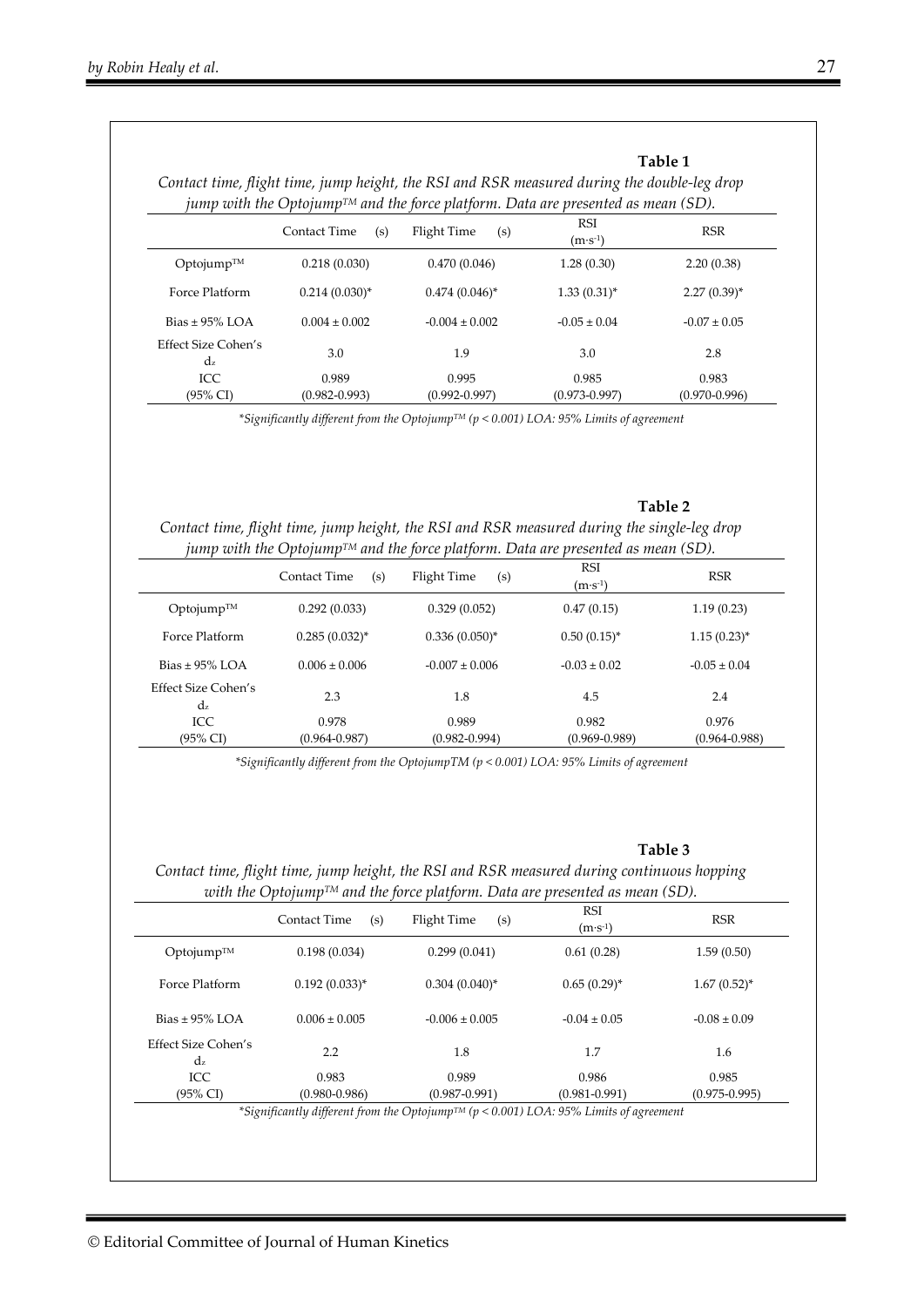

*RSR. The dotted line is the line of identity and the black line is the trend line. SEE = Standard error of the estimate. SEE % = Standard error of the estimate as a percentage of mean force platform values. Right panel: Bland-Altman plots for the comparison between OptojumpTM and force platform measures of the RSI and RSR. The black line is the trend line, the light grey line is the mean bias and dark grey lines are the 95% upper and lower limits of agreement.*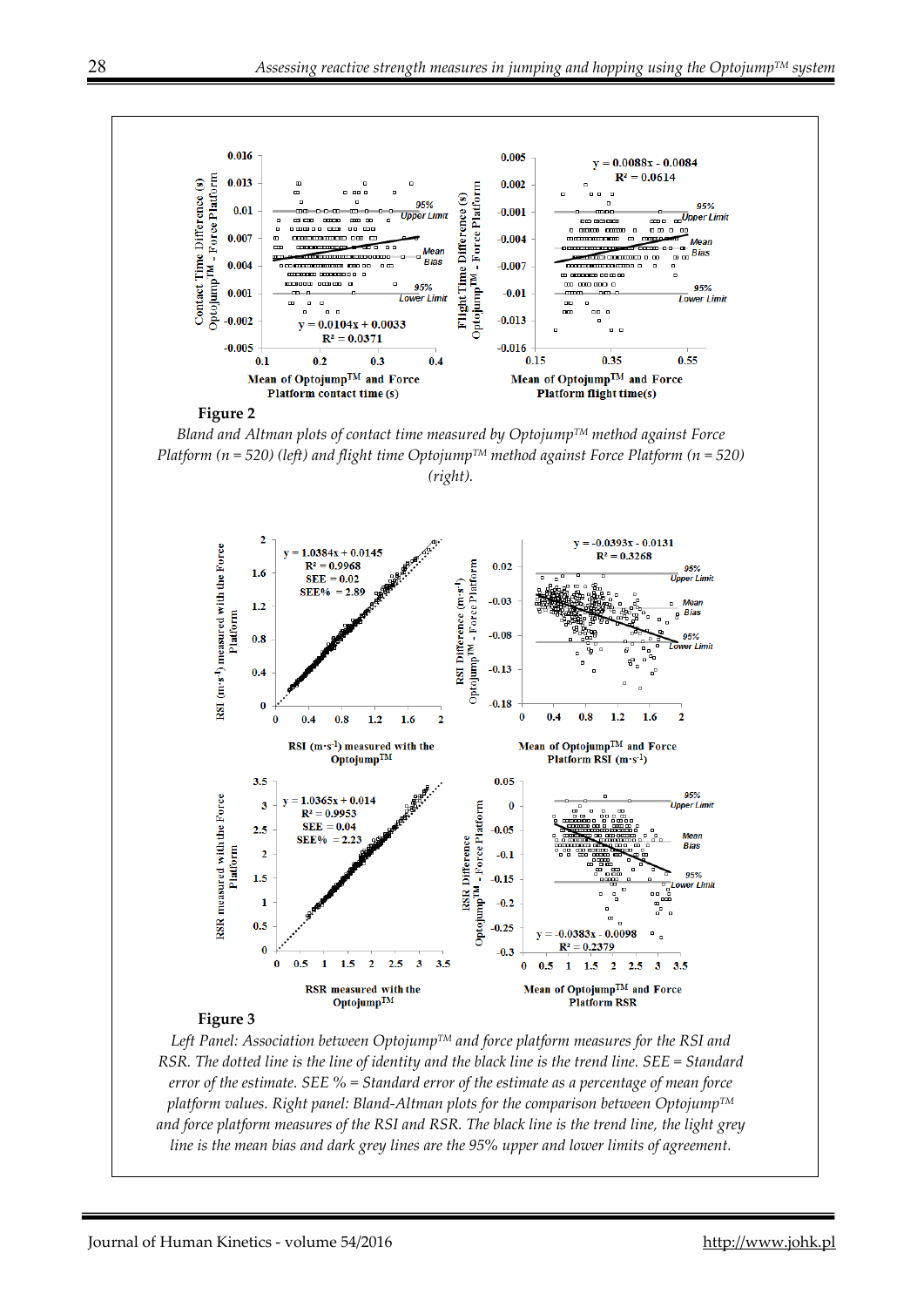

# **Discussion**

This is the first study to assess the validity of the OptojumpTM system in the calculation of CT, TT, the RSI and RSR. The results illustrate that the OptojumpTM had excellent overall temporal validity, but consistently underestimated double and single-leg drop jump and hopping measures of the RSI and RSR by 3.8-6.2% and 3.1-4.8%. This underestimation can be explained by differences in the calculation of CT and FT; i.e. the underlying measures that are used to calculate both the RSI and RSR. CT was found to be overestimated, whereas FT was underestimated. These differences can be attributed to the physical design of the OptojumpTM system as the transmitter and receiver units were positioned 0.003 m above the floor level. As the force platform was embedded into the floor, this created a difference between the surface of the force platform and the photoelectric cells of the OptojumpTM. This discrepancy resulted in the early detection of CT and delayed detection of FT

relative to the force platform. This delayed detection of FT relative to the force platform had been reported in previous research (Castagna et al., 2013). No difference was found for total time (the sum of CT and FT) which suggests that any overestimation in CT was accounted for by a subsequent underestimation in FT.

The calculation of the RSI and RSR requires FT and CT. As JH is derived directly from FT, an underestimation in FT would result in a subsequent underestimation of JH. In an investigation similar to the present study, Castagna et al. (2013) reported a 0.006 s mean difference between a force platform and Optojump<sup>TM</sup> in the calculation of FT during other forms of vertical jumping, i.e. countermovement jumps and squat jumps. This investigation found a higher CT (1.87-3.13%) combined with a lower FT (0.84-2.08%). These errors are compounded when the RSI and RSR are calculated leading to larger differences in the RSI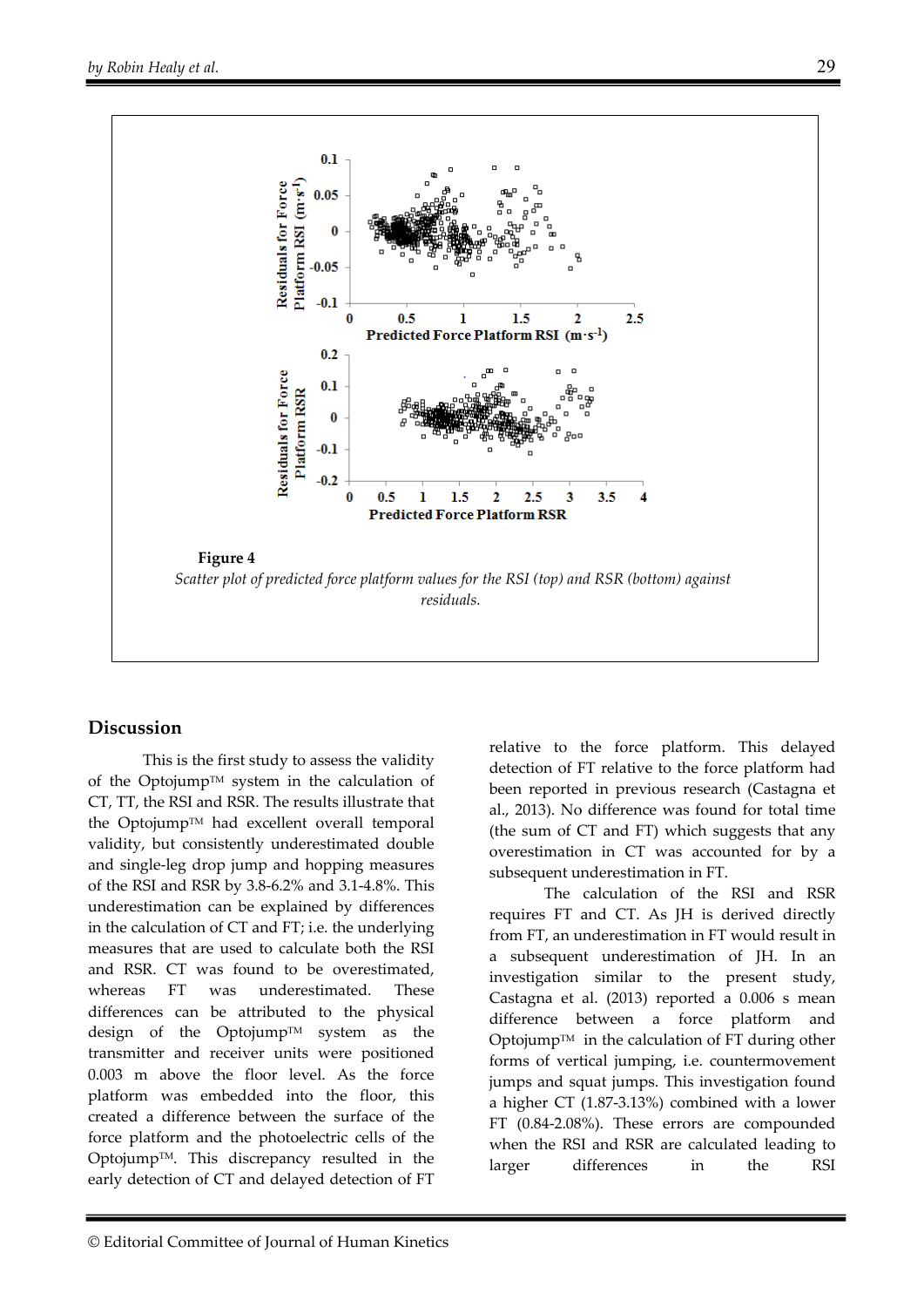(3.8-6.2%) and RSR (3.1-4.8%) compared to the force platform.

Researchers and coaches should be aware that when using the Optojump<sup>TM</sup>, there may be a mean error  $\pm$  SD of 5.6  $\pm$  2.8% and 4.3  $\pm$  2.5% in the estimation of the RSI and RSR, respectively, compared to force platform measures. The increasing deviation between the trend line and the line of identity shown in Figure 3 and the steepness of the slopes in the Bland-Altman plots for the RSI and RSR illustrate that the error between devices generally increases as the magnitude of the measure increases i.e. proportional bias. If coaches wish to compare values measured with the Optojump<sup>TM</sup> to values collected with a force platform, the regression equations given earlier should be applied. By applying the regression equations, the standard error was reduced to  $\pm 2.9\%$  for the RSI and  $\pm 2.2\%$ for the RSR. Inspection of the scatterplots in Figure 4 illustrates that for both measures, the proportional bias can be removed, i.e. the error no longer increases with increasing values.

#### **Conclusion**

Coaches are increasingly using jumping and hopping tests to evaluate their athletes. Although the traditional focus of coaches has been on the JH during a squat jump or a countermovement jump, more sophisticated tests are required in order to assess reactive strength. This study found that the Optojump<sup>TM</sup> system demonstrated excellent overall temporal validity, however, CT was consistently overestimated and FT was consistently underestimated. These differences do not represent measurement error however and are simply due to the physical design of the Optojump™ system with overestimations in CT resulting in subsequent underestimations in FT. The Optojump<sup>TM</sup> is therefore a valid system to assess reactive strength abilities in athletes. Coaches are advised to be consistent with the type of a measurement system they use to assess their athletes. Coaches wishing to compare reactive qualities measured with a force platform are advised to correct the values according to the following equations: force platform RSI =  $1.0384*$ Optojump<sup>TM</sup> RSI + 0.0145 and force platform  $RSR = 1.0365*Optojump^{TM} RSR$  $+ 0.014.$ 

# **Acknowledgements**

The authors have no conflict of interest to disclose and would like to thank the Irish Research Council for financially supporting this research.

# **References**

- Atkinson G, Nevill AM. Statistical methods for assessing measurement error (reliability) in variables relevant to sports medicine. *Sports Med,* 1998; 26: 217-238
- Barr MJ, Nolte VW. Which measure of drop jump performance best predicts sprinting speed? *J Strength Cond Res*, 2011; 25: 1976-1982
- Beattie K, Flanagan EP. Establishing the reliability & meaningful change of the drop-jump reactive strength index. *J Aust Strength Cond Res,* 2015; 23: 12-18
- Bland JM, Altman D. Statistical methods for assessing agreement between two methods of clinical measurement. *Lancet,*1986; 1: 307-310
- Bobbert MF. Drop jumping as a training method for jumping ability. *Sports Med,* 1990; 9: 7-22
- Bosquet L, Berryman N, Dupuy O. A comparison of 2 optical timing systems designed to measure flight time and contact time during jumping and hopping. *J Strength Cond Res,* 2009; 23: 2660-2665
- Castagna C, Ganzetti M, Ditroilo M, Giovannelli M, Rocchetti A, Manzi V. Concurrent validity of vertical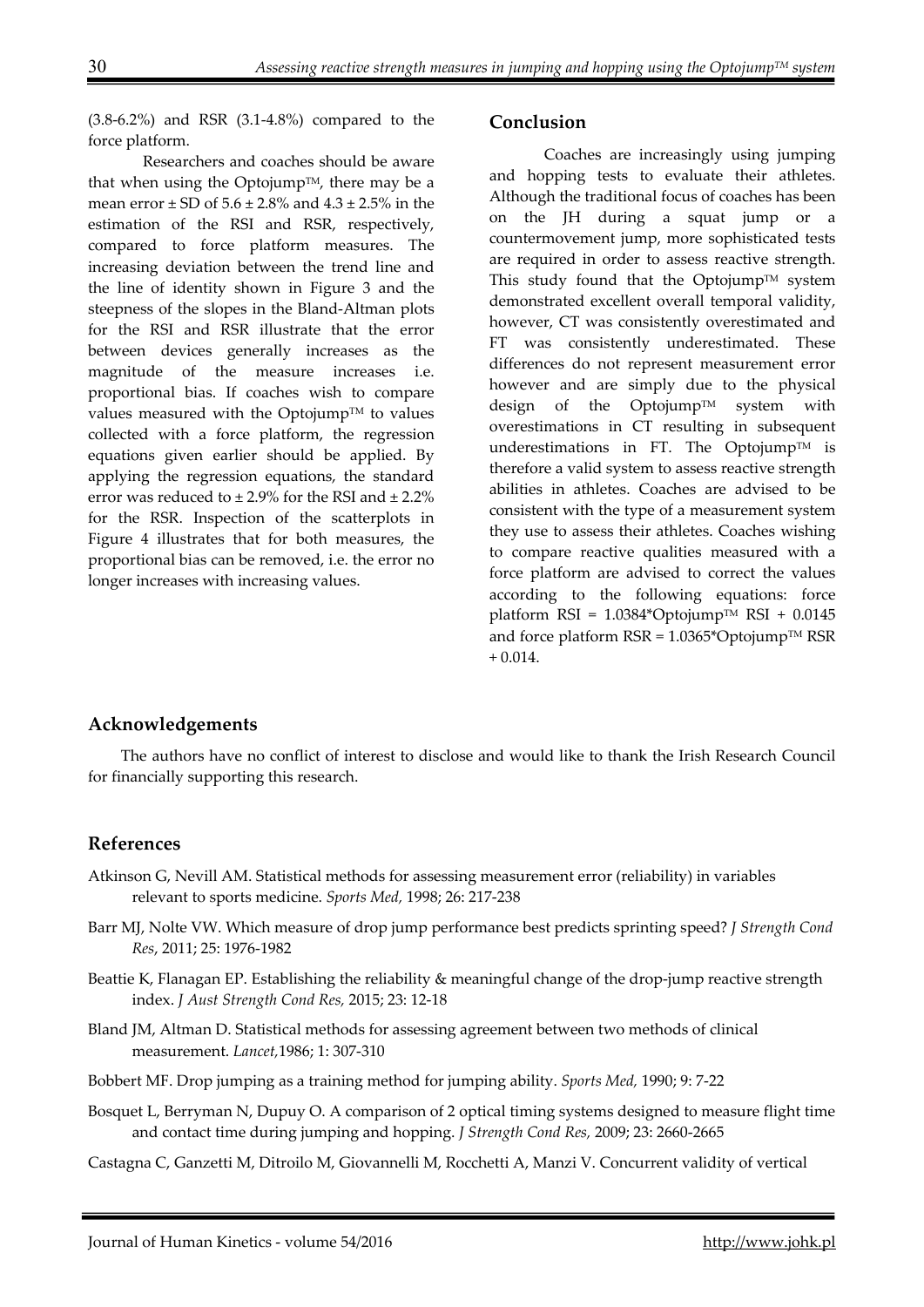jump performance assessment systems. *J Strength Cond Res,* 2013; 27: 761-768

- Choukou M-A, Laffaye G, Taiar R. Reliability and validity of an accelerometric system for assessing vertical jumping performance. *Biology of Sport,* 2014; 31: 55
- Cohen J. *Statistical Power Analysis for the Behavioral Sciences*. Hillsdale, NJ: Lawrence Erlbaum Associates; 1988
- Cronin JB, Hansen KT. Strength and power predictors of sports speed. *J Strength Cond Res,* 2005; 19: 349-357
- Di Cagno A, Baldari C, Battaglia C, Monteiro MD, Pappalardo A, Piazza M, Guidetti L. Factors influencing performance of competitive and amateur rhythmic gymnastics—Gender differences. *J Sci Med Sport,* 2009; 12: 411-416
- di Cagno A, Battaglia C, Giombini A, Piazza M, Fiorilli G, Calcagno G, Pigozzi F, Borrione P. Time of day– effects on motor coordination and reactive strength in elite athletes and untrained adolescents. *J Sport Sci Med,* 2013; 12: 182
- Dupeyron A, Hertzog M, Micallef J-P, Perrey S. Does an abdominal strengthening program influence leg stiffness during hopping tasks? *J Strength Cond Res,* 2013; 27: 2129-2133
- Erčulj F, Blas M, Čoh M, Bračič M. Differences in motor abilities of various types of European young elite female basketball players. *Kinesiology,* 2009; 41: 203-211
- Faul F, Erdfelder E, Lang A-G, Buchner A. G\* Power 3: A flexible statistical power analysis program for the social, behavioral, and biomedical sciences. *Behav Res Methods,* 2007; 39: 175-191
- Flanagan EP, Comyns TM. The use of contact time and the reactive strength index to optimize fast stretchshortening cycle training. *Strength Cond J,* 2008; 30: 32-38
- Flanagan EP, Galvin L, Harrison AJ. Force production and reactive strength capabilities after anterior cruciate ligament reconstruction. *J Athl Training,* 2008; 43: 249
- García-López J, Morante JC, Ogueta-Alday A, Rodríguez-Marroyo JA. The type of mat (contact vs. photocell) affects vertical jump height estimated from flight time. *J Strength Cond Res,* 2013; 27: 1162-1167
- Girard O, Lattier G, Micallef J-P, Millet GP. Changes in exercise characteristics, maximal voluntary contraction, and explosive strength during prolonged tennis playing. *Brit J Sport Med,* 2006; 40: 521-526
- Glatthorn JF, Gouge S, Nussbaumer S, Stauffacher S, Impellizzeri FM, Maffiuletti NA. Validity and reliability of Optojump photoelectric cells for estimating vertical jump height. *J Strength Cond Res,* 2011; 25: 556- 560
- Hamilton D. Drop jumps as an indicator of neuromuscular fatigue and recovery in elite youth soccer athletes. *J Aust Strength Cond Res,* 2009; 17: 3-8
- Hopkins WG. Bias in Bland-Altman but not regression validity analyses. *Sportscience*, 2004; 8: 42-46
- Kenny IC, Ó Cairealláin A, Comyns TM. Validation of an electronic jump mat to assess stretch-shortening cycle function. *J Strength Cond Res,* 2012; 26: 1601-1608
- Lloyd RS, Oliver JL, Hughes MG, Williams CA. Reliability and validity of field-based measures of leg stiffness and reactive strength index in youths. *J Sport Sci,* 2009; 27: 1565-1573
- Markwick WJ, Bird SP, Tufano JJ, Seitz LB, Haff GG. The Intraday Reliability of the Reactive Strength Index Calculated From a Drop Jump in Professional Men's Basketball. *Int J Sports Physiol Perform,* 2014; 10: 482-488
- McMaster DT, Gill N, Cronin J, McGuigan M. A brief review of strength and ballistic assessment methodologies in sport. *Sports Med,* 2014; 44: 603-623
- Nagahara R, Naito H, Miyashiro K, Morin J, Zushi K. Traditional and ankle-specific vertical jumps as strength-power indicators for maximal sprint acceleration. *J Sports Med Phys Fitness,* 2014; 54: 691-699